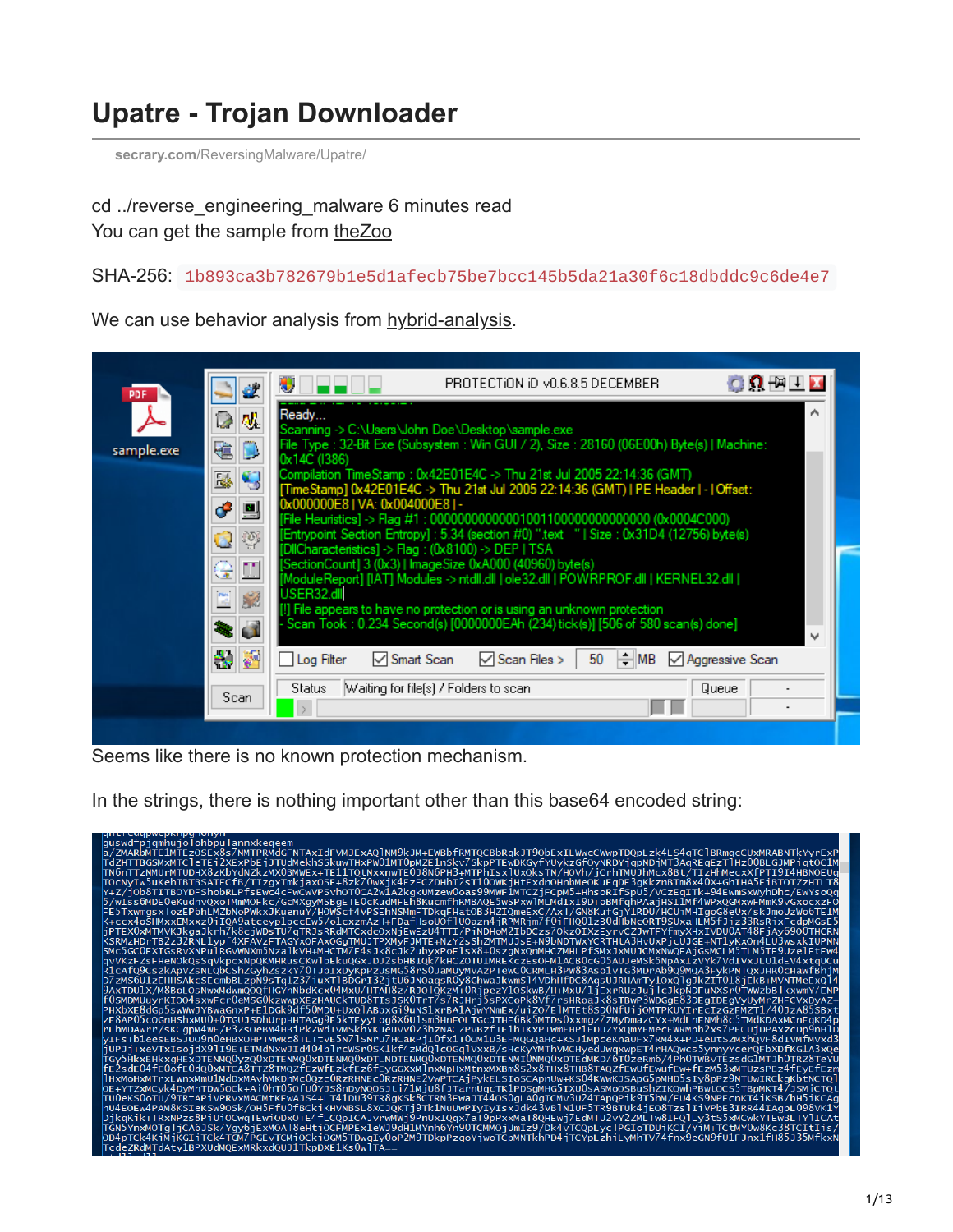...and imports is not eloquent but there is our friend GetProcAddress :

| Section Headers [x]                              | POWRPROF.dll     |           |   |             | 00004064 |          | 00000000              | 00000000 | 000040DC |
|--------------------------------------------------|------------------|-----------|---|-------------|----------|----------|-----------------------|----------|----------|
| Import Directory<br>Resource Directory           | KERNEL32.dll     |           | 3 |             | 00004054 |          | 00000000              | 00000000 | 00004120 |
| <b>Address Converter</b><br>Dependency Walker    | USER32.dll       |           |   |             | 0000406C |          | 00000000              | 00000000 | 000041B4 |
| <b>Hex Editor</b><br><b>Julie Hentifier</b>      |                  |           |   |             |          |          |                       |          |          |
| <b>Import Adder</b><br><b>Quick Disassembler</b> |                  |           |   |             |          |          |                       |          |          |
| <b>Rebuilder</b><br><b>Resource Editor</b>       |                  |           |   |             |          |          |                       |          |          |
| <b>UPX Utility</b>                               | OF <sub>Ts</sub> | FTs (IAT) |   | <b>Hint</b> |          | Name     |                       |          |          |
|                                                  | 0000345C         | 00000408  |   | 0000350E    |          | 00003510 |                       |          |          |
|                                                  | Dword            | Dword     |   | Word        |          | szAnsi   |                       |          |          |
|                                                  | 000040EA         | 000040EA  |   | 01EA        |          |          | GetLocaleInfoW        |          |          |
|                                                  | 000040FC         | 000040FC  |   | 0239        |          |          | GetStartupInfoA       |          |          |
|                                                  | 0000410E         | 0000410E  |   | 0220        |          |          | <b>GetProcAddress</b> |          |          |
|                                                  |                  |           |   |             |          |          |                       |          |          |

### Let's open in IDA :

sub\_403760 is used to get necessary Win API functions: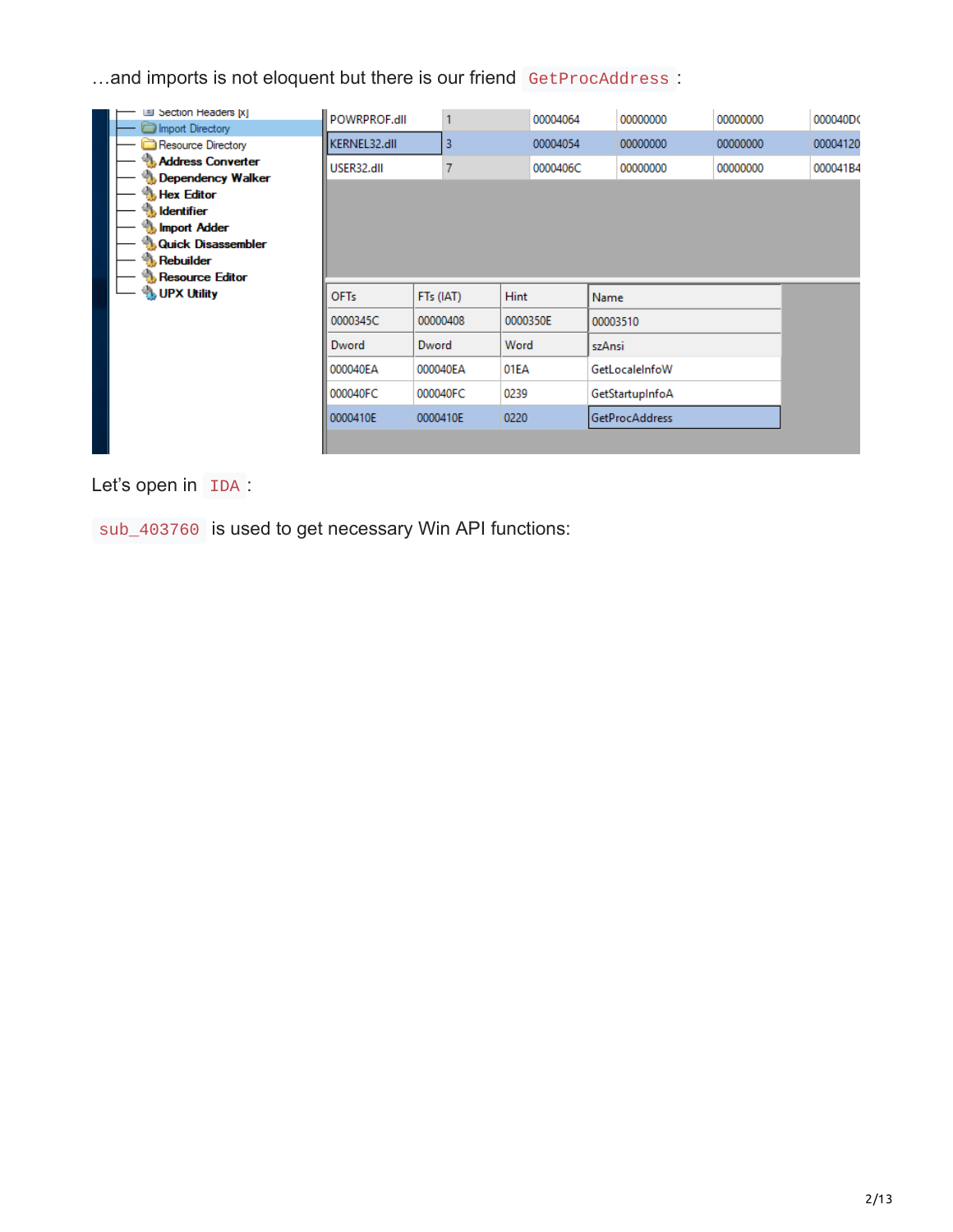|        | public start           |  |
|--------|------------------------|--|
|        | start proc near        |  |
|        |                        |  |
|        | var 1C= dword ptr -1Ch |  |
| mov    | eax, large fs:18h      |  |
| mov    | eax, [eax+30h]         |  |
| mov    | ecx, [eax+18h]         |  |
| sub    | esp, 1Ch               |  |
| push   | esi                    |  |
| mov    | esi, dword 405A38      |  |
| push   | edi                    |  |
| mov    | dword 405214, eax      |  |
| mov    | dword 405844, ecx      |  |
| call – | sub 403760             |  |
| mov    | edx, dword 405518      |  |
| mov    | eax, [edx+1]           |  |
| mov    | ecx, dword 405020      |  |
| mov    | dword 405534, eax      |  |
| call   | sub 403380             |  |
| push   | offset unk 40532C      |  |
| call   | sub 401110             |  |
| mov    | edx, dword 405084      |  |
| add    | esp, 4                 |  |
| push   | eax                    |  |
| mov    | ecx, 2                 |  |
| mov    | eax, edx               |  |
| call   | sub 4011D0             |  |
| mov    | edx, OE40h             |  |
| sub    | edx, esi               |  |
| push   | edx                    |  |
| mov    | dword 405A2C, eax      |  |
| call   | sub 403400             |  |
| add    | esp, 4                 |  |
| push   | G                      |  |
| mov    | dword 405510, eax      |  |
| a a    | $\mathbf{r}$           |  |

Inside sub\_403760 , malware decrytes strings and uses GetProcAddress to get addresses of functions:

| UU4 U3 UV U | mov  | eax, leox+ioni                                         |
|-------------|------|--------------------------------------------------------|
| 004030D3    | push | offset aNtallocatevirt ; "4\x17--P{BpDEA^]I[UAK  EIkL" |
| 004030D8    | mov  | ntdll, eax                                             |
| 004030DD    | call | DecryptString                                          |
| 004030E 2   | mov  | ecx, ntdll                                             |
| 004030E8    | add  | $e$ sp, 4                                              |
| 004030EB    | push | eax                                                    |
| 004030EC    | push | ecx                                                    |
| 004030ED    | call | ds:GetProcAddress                                      |
| 004030F3    | mov  | NtAllocateVirtualMemoru, eax                           |
| 004030F8    | sub  | dx, 0                                                  |
| 00403 OF C  | sub  | d1.0                                                   |

To decrypt strings before call GetProcAddress , Upatre uses following decryption routine: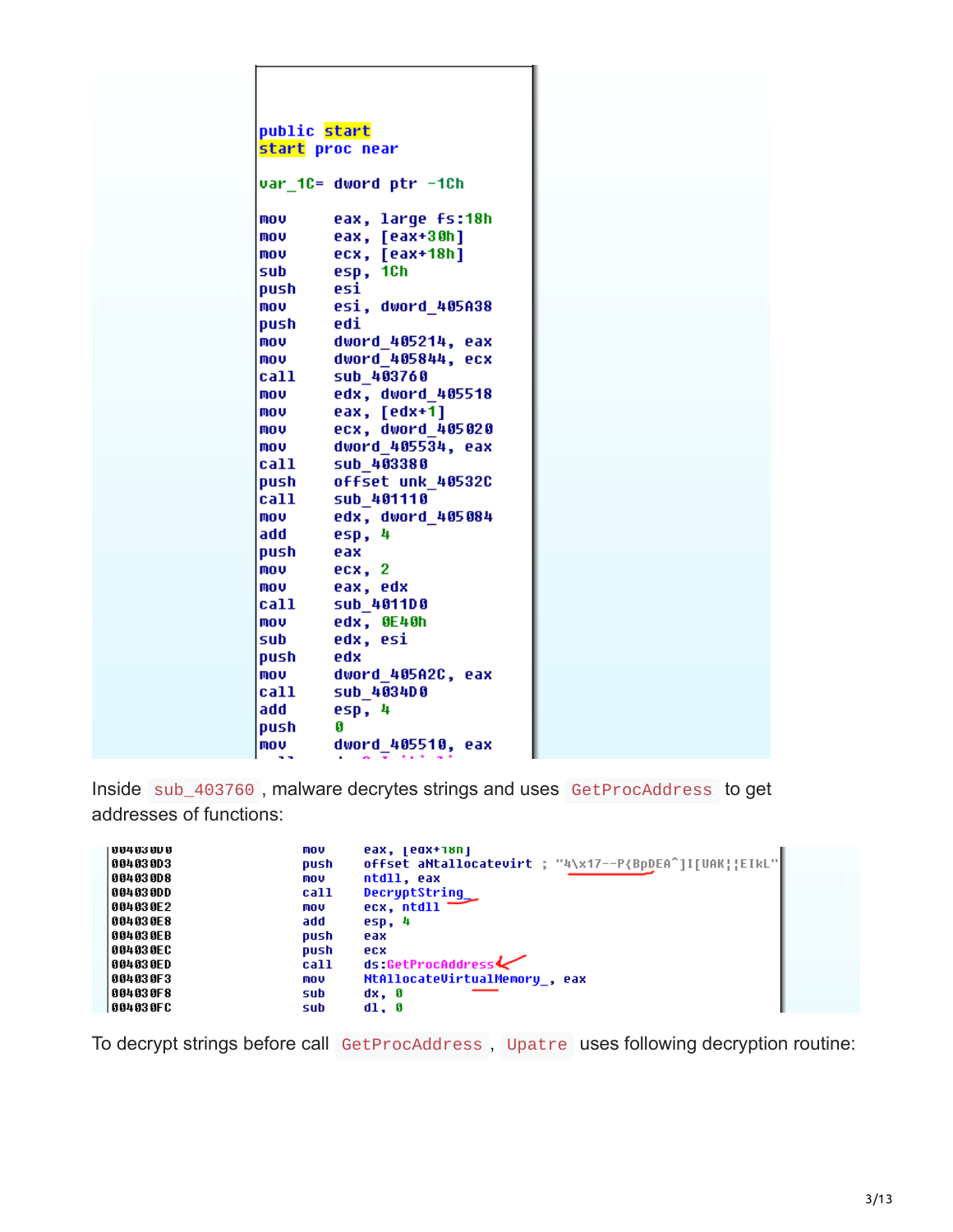```
where we say are given which goes compare
 129<sub>13</sub>v2 = a2:
914LOBYTE(a1) = *( BYTE *)a2;
9.15v10 = 0;
9.16memset(&u11, 0, 0x7Fu);
91703 = *(BYTE *)(a2 + 1);
91804 = 0:9.19if (*( BYTE *)(a2 + 1))
 20₹
2105 = (BYTE *)(a2 + 5);
22while (*v5)23
        ₹
          07 = (a1 \text{ * } 405) - 04 - 1;24v6 = ((unsigned int8)a1^4 + v5) - (BYTE)v4 == 1;25|26|*(&010 + (DWORD)05 - a2 - 5) = 07;
          if ( tu7 && u6 )
27|28|a1 = \_ ROL4 (a1, -32);
29+ + 04;
930+ + 05;
931if ( 04 > = 03 )
 32
          ₹
\triangleright 33
            v2 = a2:
934goto LABEL 10;
 35₹
 36
        <sup>3</sup>
937*( BYTE *)a2 = 0;
38v2 = a2;39
      ₹
 40 LABEL 10:
941*(8010 + 03) = 0;*(BYTE *)(03 + 02) = 0;
942for (i = 8010; 03; ++i)94344
      ₹
        --03;14546i[02 - (\_0 \text{WORD})8010] = *i;47
      Y
48return v2;
|49\rangle
```
Inside sub\_402F30 malware uses this teqnique to get addresses for following Win API functions:

```
NtAllocateVirtualMemory , NtUnmapViewOfSection , CreateThread ,
WaitForSingleObject , LoadLibraryA , HeapAlloc , RtlAllocateHeap ,
RtlDecompressBuffer , FlushInstructionCache , NtGetContextThread .
```
The decryption routine is used heavily by malware in different places to get plain text.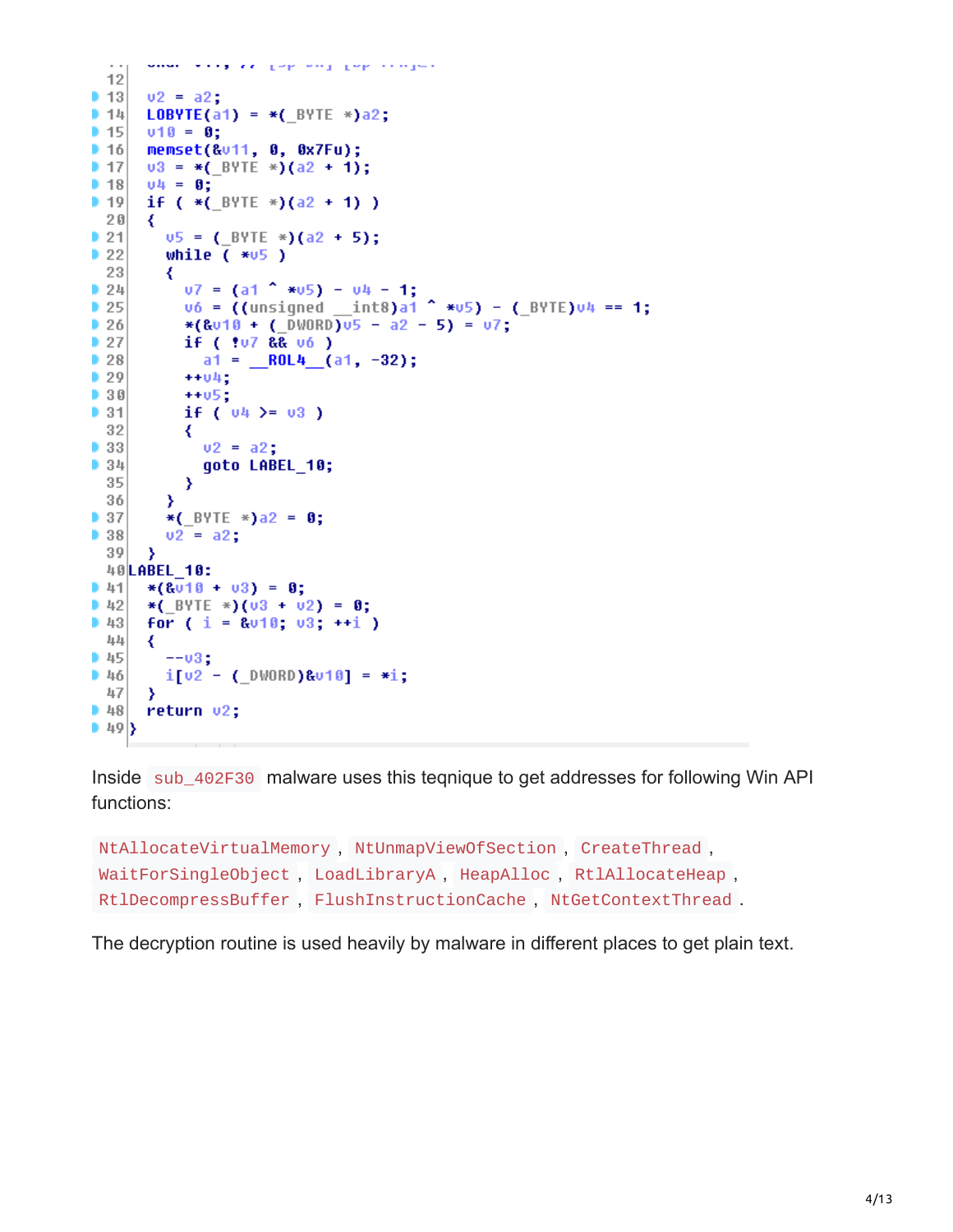| 0040325E call <b>100</b> | <b>GetProcAddress</b>                          |
|--------------------------|------------------------------------------------|
| 00403263 or              | dword 40502C, 2000h                            |
| 0040326D push            | offset aRtldecompressb ; "RtlDecompressBuffer" |
| 00403272 mov             | Rt1AllocateHeap , eax                          |
| 00403277 call            | <b>DecryptString</b>                           |
| 0040327C mov             | ecx, ntdll                                     |
| 00403282 add             | esp, 4                                         |
| 00403285 push            | eax                                            |
| 00403286 push ecx        |                                                |
|                          | 00403287 call    esi ; GetProcAddress          |
|                          |                                                |
| 0040328E mov             | RtlDecompressBuffer, eax                       |
| 00403293 call            | DecryptString                                  |
| 00403298 mov             | edx, ntdll                                     |
| 0040329E add             | esp, 4                                         |
| 004032A1 push            | eax                                            |
| 004032A2 xor ecx, ecx    |                                                |
| 004032A4 mov             | eax, edx                                       |
|                          | 004032A6 call GetProcAddress                   |
| 004032AB cmp             | NtGetContextThread, 0                          |
| 004032B2 mov             | off 40500C, eax                                |
| 004032B7 jnz             | short loc 4032D5                               |

At 00403572 , Upatre decodes base64 encoded string and saves at 004051B0 (I renamed variable as decrypted\_bin ):

|  | Ø                                                                                                                                                                                                                                   |
|--|-------------------------------------------------------------------------------------------------------------------------------------------------------------------------------------------------------------------------------------|
|  | п                                                                                                                                                                                                                                   |
|  | $ecx, [esp+10h+var 4]$                                                                                                                                                                                                              |
|  | ecx                                                                                                                                                                                                                                 |
|  | esi                                                                                                                                                                                                                                 |
|  | <b>: CRYPT STRING BASE64</b><br>1.                                                                                                                                                                                                  |
|  | 0E40h                                                                                                                                                                                                                               |
|  | offset aAZmarbmte1mtez : "a/ZMARbMTE1MTEzOSEx8s7NMTPRMdGFNTAxIdFU"                                                                                                                                                                  |
|  | $[esp+24h+var 4], 0E41h$                                                                                                                                                                                                            |
|  | CryptStringToBinaryA                                                                                                                                                                                                                |
|  | eax, eax                                                                                                                                                                                                                            |
|  | short loc 403586                                                                                                                                                                                                                    |
|  | IZK<br>00403586<br>00403586 loc 403586:<br>decrypted bin, esi<br>00403586 mov<br>esi, esi<br>0040358C test<br>0040358E pop<br>esi<br>0040358F jnz<br>short loc 403535                                                               |
|  | 00403554 DecryptBigString:<br>00403554 push<br>00403556 push<br>00403558 lea<br>0040355C push<br>0040355D push<br>0040355E push<br>00403560 push<br>00403565 push<br>0040356A mov<br>00403572 call<br>00403578 test<br>0040357A inz |

At 0040386D it creates a new thread: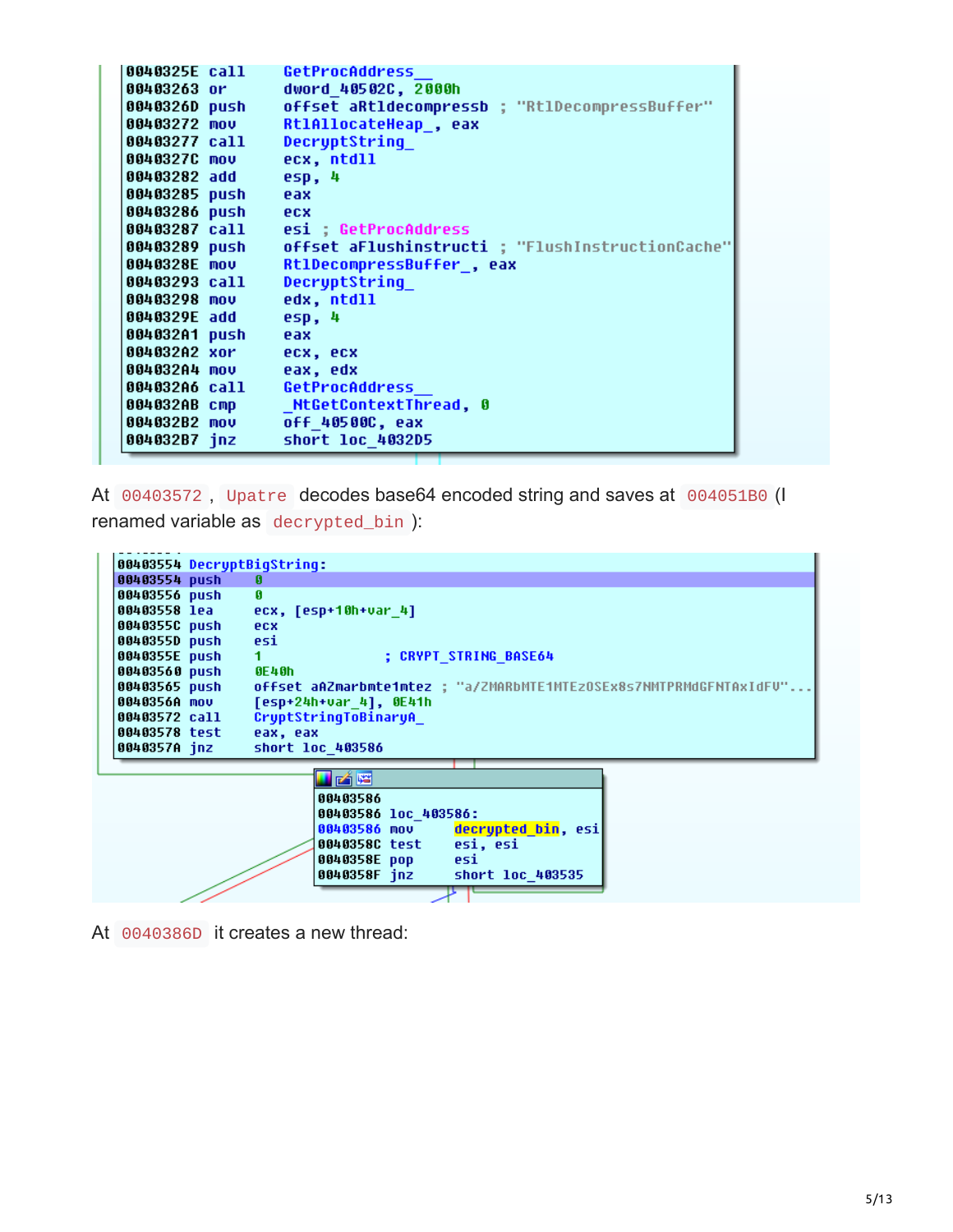| 00403852 push | <b>OFFFFFFFFFh</b>                  |
|---------------|-------------------------------------|
| 00403854 push | Ø                                   |
| 00403856 push | Ø                                   |
| 00403858 push | Ø                                   |
| 0040385A push | offset loc 403F30 ; lpStartAddress  |
| 0040385F push | я                                   |
| 00403861 push | Й                                   |
| 00403863 mov  | dword 405A3C, 1                     |
| 0040386D call | CreateThread                        |
| 00403873 push | eax                                 |
| 00403874 call | ; WaitForSingleObject<br>off 40563C |
| 0040387A call | <b>IsPwrHibernateAllowed</b>        |

Main work starts inside the thread at 00403900, Where it decryptes and gets addresses for several Win API functions: CreateProcessW, ExitProcess, NtWriteVirtualMemory, NtSetContextThread , etc.

| 0040390B push | offset enc CreateProcessW ; "CreateProcessW" |
|---------------|----------------------------------------------|
| 00403910 mov  | [esp+344h+var 2CC], 10007h                   |
| 00403918 mov  | [esp+344h+var 324], eax                      |
| 0040391C call | DecryptString                                |
| 00403921 mov  | edx, ntdll                                   |
| 00403927 add  | $e$ sp, 4                                    |
| 0040392A push | eax                                          |
| 0040392B xor  | ecx, ecx                                     |
| 0040392D mov  | eax. edx                                     |
| 0040392F call | <b>GetProcAddress</b>                        |
| 00403934 mov  | CreateProcessW , eax                         |
| 00403939 mov  | eax, 0x4E6587D2                              |

Creates itself as a new process in suspended mode and saves Context :



## **Anti-Debug:**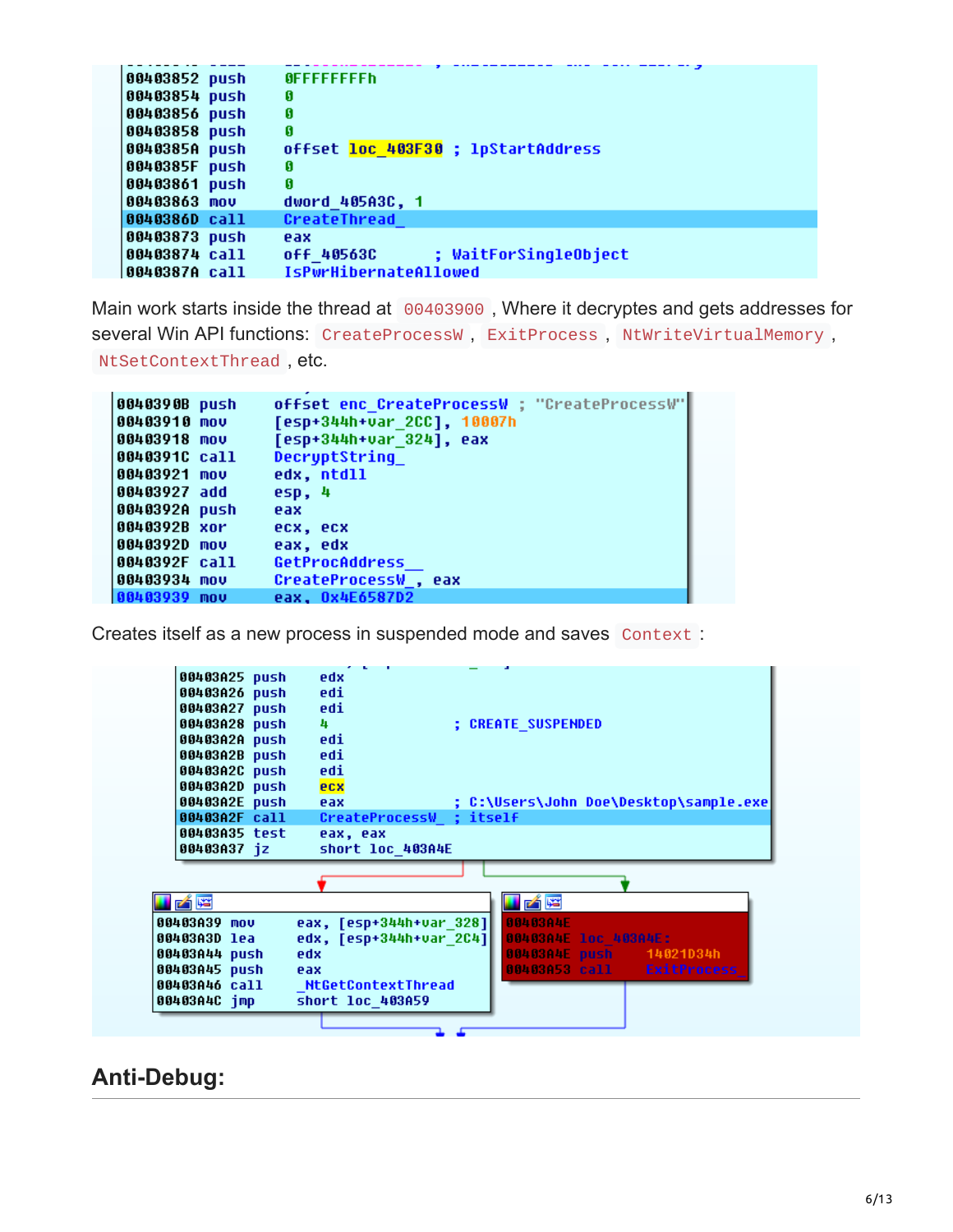There is one interesting anti-debug trick, at the start, it saves PEB and uses BeingDebug value  $[PEB+2]$  in XOR decryption routine, outside of a debugger this value is  $\theta$  and adding  $\theta$  don't cause any error, but if we try to add  $1$  (which is the value of [PEB+2] if the executable is inside a debugger) it may cause error. In this case RtlDecompressBuffer returns 0xC0000242 (STATUS BAD COMPRESSION BUFFER) error.

The reason of this error is that before calling RtlDecompressBuffer, malware decrypts(with XOR) decoded strings using 0x4C+[PEB+2] which is 0x4D inside a debugger instead of 0x4C , because of this result is corrupted output.

| $\bullet$   00403CCC                       | 90                        |                   |  |  | nop                                                                     |                            |
|--------------------------------------------|---------------------------|-------------------|--|--|-------------------------------------------------------------------------|----------------------------|
| $\bullet$ 00403CCD<br>00403CCE             | <b>FC</b>                 | 8B 15 18 55 40 00 |  |  | c1d.<br>mov edx, dword ptr ds: [405518]                                 |                            |
| $\bullet$ 00403CD4                         |                           | 8B 0D 14 52 40 00 |  |  | mov ecx.dword ptr ds: [405214]                                          |                            |
| $\bullet$ 00403CDA<br>$\bullet$   00403CDC |                           | 8A 12<br>02 51 02 |  |  | mov <u>dl</u> , byte ptr ds: [edx]<br>add dl.byte ptr ds: [ecx+2]       | $ex \rightarrow DebugFlag$ |
| $\bullet$ 00403CDF                         |                           | 8B 35 B0 51 40 00 |  |  | mov esi, dword ptr ds: [ <mark><decrypted_bin></decrypted_bin></mark> ] |                            |
| $\bullet$ 00403CE5                         |                           | 30 14 06          |  |  | xor byte ptr ds: [esi+eax].dl                                           |                            |
| $\bullet$ 00403CE8<br>$\bullet$ 00403CEC   | 40                        | OF B6 49 02       |  |  | movzx $ex, byte$ ptr $ds: [ecx+2]$<br>inc eax                           | $ex \rightarrow DebugFlag$ |
| $\bullet$ 00403CED                         |                           | 81 C1 40 OE 00 00 |  |  | add ecx, E40                                                            |                            |
| $\rightarrow$ 00403CF3<br>$-$ 00403CF5     | $\land$ OF 86 4B FF FF FF | 3B C1             |  |  | cmp eax, ecx<br>ibe sample.403C46                                       | when BeignDebug $+1$       |
|                                            |                           |                   |  |  |                                                                         |                            |
|                                            |                           |                   |  |  |                                                                         |                            |

exe: \$3CF3 #30F3

| $\frac{1}{2}$ Dump 3 |  | $\frac{1}{2}$ Dump 4 |  |  | <b>QHI Dump 5</b> |  | $\mathscr{D}$ Struct<br>Watch 1<br>$[x=]$ Locals |  |  |                                                                                                                                                                                                                                                                                                                                                                                                     |
|----------------------|--|----------------------|--|--|-------------------|--|--------------------------------------------------|--|--|-----------------------------------------------------------------------------------------------------------------------------------------------------------------------------------------------------------------------------------------------------------------------------------------------------------------------------------------------------------------------------------------------------|
|                      |  |                      |  |  |                   |  |                                                  |  |  | <b>ASCII</b>                                                                                                                                                                                                                                                                                                                                                                                        |
|                      |  |                      |  |  |                   |  |                                                  |  |  | 6 CC 4C 4D 4C 4C 4C CE 48 4C 7C B3 'ÖLÌLMLLLÎHL "<br>: 74 61 4D 4C OC 48 74 55 4C 24 4C  LLÔLtaML.HtUL\$L<br>5 42 4C F8 45 81 6D F4 4C 4D 00 81 @BSLÖBLOE.mOLM<br>F 4E 6C 4C 48 2D 6C 1C 09 6C 29 4C   m. \$%?N l H-1 1 ) L<br>8 2D 2E 20 4C 29 41 46 68 1C 09 4C 4 9 / 98 -. L BFhL<br>E 46 32 AC 4C 4F 4D D6 47 4D 30 46 LD. MNF2-LOMOGMOF<br>9 SE 4C 48 B6 SC 4C 4F 6C 48 C9 4D HILL) ALHILOIHEM |
|                      |  |                      |  |  |                   |  |                                                  |  |  | 2 4A 4B BO 4C 7C 4F 5B 4D 4C 4F 4A GLZHRJK°L OFMLOJ<br>A 4B FB 4A 4A 4F 4C 4C 03 28 6C 9F LdMgJKûJJOLL.(1.                                                                                                                                                                                                                                                                                          |

[eax+2] is the value of BeingDebug :

| 00403CCE mov   | edx, dword 405518     |
|----------------|-----------------------|
| 00403CD4 mov   | ecx, dword 405214     |
| 00403CDA mov   | dl, [edx]             |
| 00403CDC add   | $dl, [ecx+2]$         |
| 00403CDF mov   | esi, decrypted bin    |
| 00403CE5 xor   | [esi+eax], dl         |
| 00403CE8 movzx | ecx, byte ptr [ecx+2] |
| 00403CEC inc   | eax                   |
| 00403CED add   | $exc$ , $0E40h$       |
| 00403CF3 cmp   | eax, ecx              |
| 00403CF5 jbe   | loc 403C46            |
|                |                       |
|                |                       |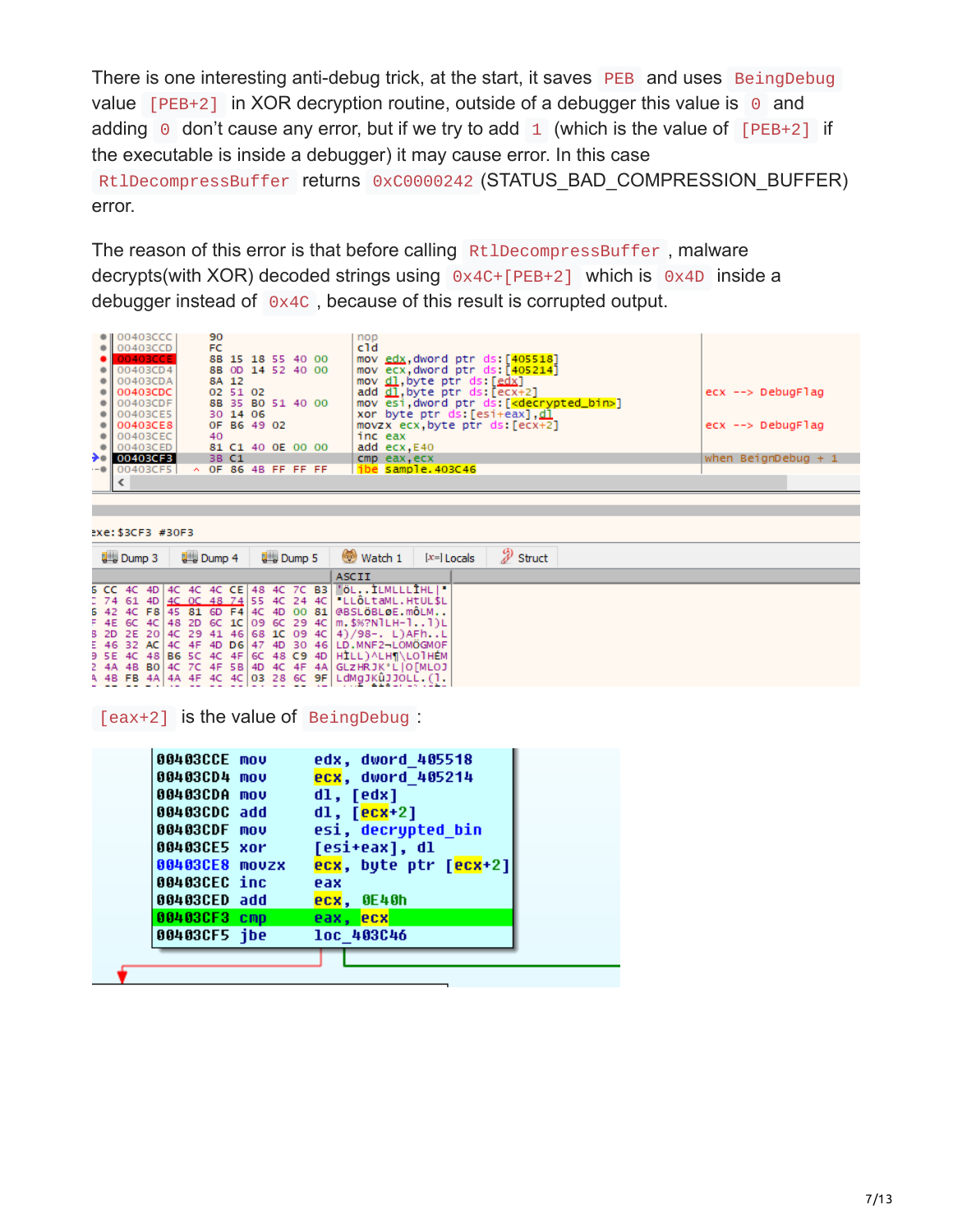| <b>Structures</b>                                                                     | 睚                                                                                                 | <b>Enums</b>                                                                                                 | E                                                                                                                             |
|---------------------------------------------------------------------------------------|---------------------------------------------------------------------------------------------------|--------------------------------------------------------------------------------------------------------------|-------------------------------------------------------------------------------------------------------------------------------|
| ints                                                                                  |                                                                                                   |                                                                                                              | General registers                                                                                                             |
| <b>UUTUJUJI PUSH</b><br>00403D8B mov<br>00403D93 call<br>00403D99 cmp<br>00403D9E jbe | [esp+368h+var 340], 0<br><b>RtlDecompressBuffer</b><br>[esp+350h+var 340], 0<br><b>loc 403EFD</b> | <u>, Guin neastuit funinte eenti</u>                                                                         | <b>EAX C0000242 →</b><br><b>EBX 00550000 → debug022:00</b><br>IECX EB0866CA Le<br>$ EDX 006CBEB3 \leftrightarrow debuq028:00$ |
|                                                                                       | <b>F</b> F                                                                                        |                                                                                                              | ESI 00001200 →<br>EDI 006CBEB0 $\leftrightarrow$ debug028:00<br>EBP 75B051B0 \ kerne132.dl                                    |
|                                                                                       | 00403DA4 mov<br>00403DA8 mov<br>00403DAB mov<br>00403DAF add<br>GALAGDD4 185                      | eax, [esp+350h+var 324]<br>esi, [eax+3Ch]<br>ecx, [esi+eax+54h]<br>esi, eax<br>adu – Facsi 9506 i Datuval ad | <b>ESP 022CFC30 4 Stack[00001</b><br>EIP 00403D99 → mainWORK+49<br><b>EFL 00000244</b>                                        |

We can use ScyllaHide plugin for IDA to defeat this anti-debug method.

Decompresses decoded and decrypted base64 string using RtlDecompressBuffer (format COMPRESSION\_FORMAT\_LZNT1 ):

| nnwnnnnn tca<br>00403D84 push | <u>cav' lcəh.namı.nam nənl</u><br>eax  |
|-------------------------------|----------------------------------------|
| 00403D85 push                 | ecx                                    |
| 00403D86 push                 | edi                                    |
| 00403D87 push                 | esi                                    |
| 00403D88 push                 | ebx                                    |
| 00403D89 push                 | <b>; COMPRESSION FORMAT LZNT1</b><br>2 |
| 00403D8B mov                  | [esp+368h+var_340], 0                  |
| 00403D93 call                 | <b>RtlDecompressBuffer</b>             |
| 00403D99 cmp                  | [esp+350h+var_340], 0                  |
| 00403D9E jbe                  | <b>loc 403EFD</b>                      |
|                               |                                        |
|                               |                                        |

…and writes into suspened process:

| 凶降            |          |                                                                                                                     |                               |
|---------------|----------|---------------------------------------------------------------------------------------------------------------------|-------------------------------|
| 00403DA4 mov  |          | eax, [esp+350h+var 324]                                                                                             |                               |
| 00403DA8 mov  |          | esi, [eax+3Ch]                                                                                                      |                               |
| 00403DAB mov  |          | ecx, [esi+eax+54h]                                                                                                  |                               |
| 00403DAF add  | esi, eax |                                                                                                                     |                               |
| 00403DB1 lea  |          | edx, [esp+350h+ReturnLength]                                                                                        |                               |
| 00403DB5 push |          | <b>edx</b> and a set of the set of the set of the set of the set of the set of the set of the set of the set of the | ; ReturnLength                |
| 00403DB6 mov  |          | edx, dword 405524                                                                                                   |                               |
| 00403DBC push | ecx      |                                                                                                                     | ; BufferLength                |
| 00403DBD push | e ax     |                                                                                                                     | : Buffer                      |
| 00403DBE mov  |          |                                                                                                                     | eax, [esp+35Ch+ProcessHandle] |
| 00403DC2 push | edx      |                                                                                                                     | ; BaseAddress                 |
| 00403DC3 push | eax      |                                                                                                                     | : ProcessHandle               |
| 00403DC4 call |          | NtWriteUirtualMemory                                                                                                |                               |
| 00403DCA test | eax, eax |                                                                                                                     |                               |
| 00403DCC j1   |          | loc 403F18                                                                                                          |                               |

After decompress it calls NtSetContextThread, value of EIP is 401265 :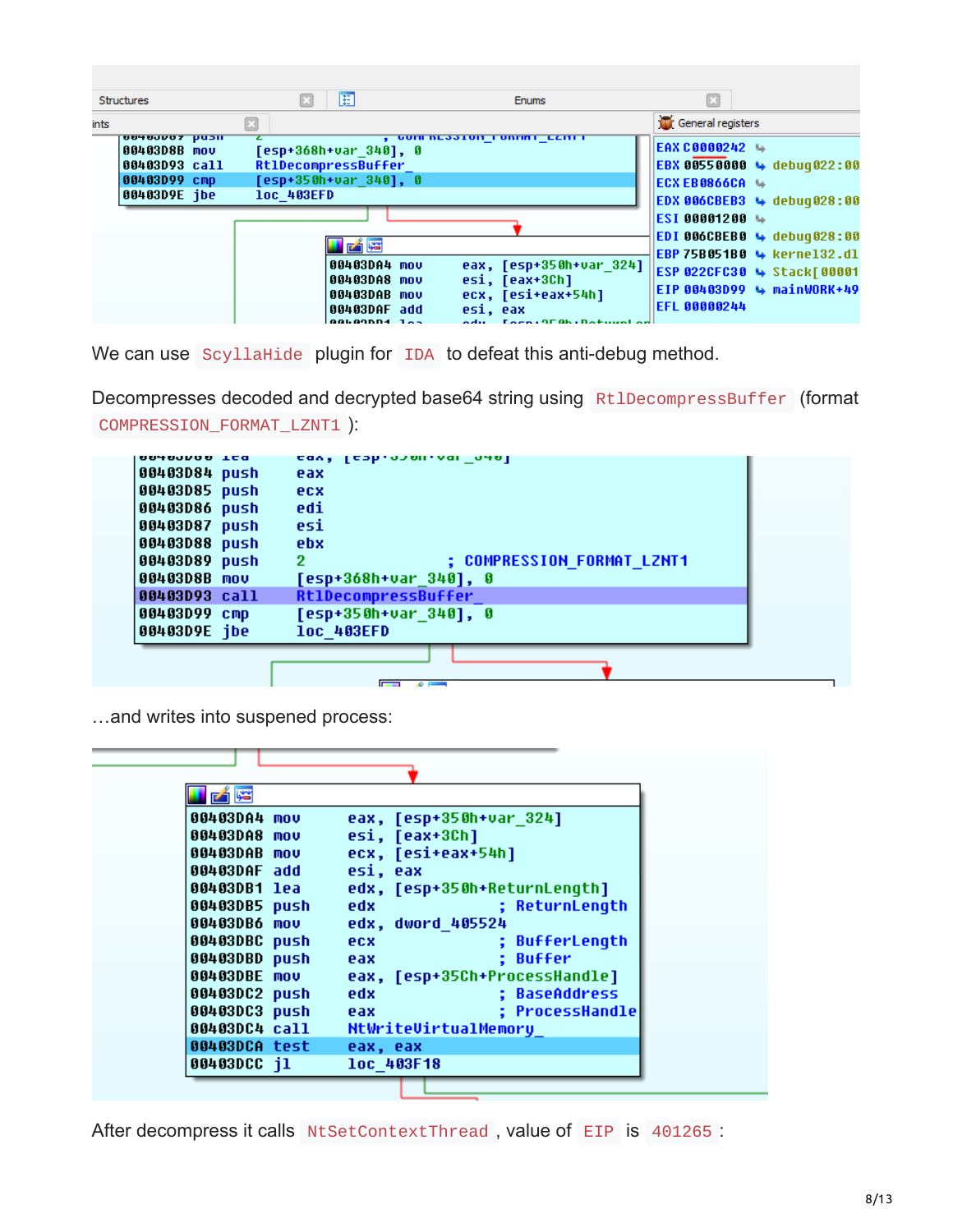| 00403EAC push | eax                            |
|---------------|--------------------------------|
| 00403EAD push | ecx                            |
| 00403EAE call | ebp                            |
| 00403EB0 mov  | ecx, [esp+ThreadHandle]        |
| 00403EB4 mov  | edi, eax ; NtResumeProcess     |
| 00403EB6 lea  | eax, [esp+Context]             |
| 00403EBD push | : Context: EIP=0x401265<br>eax |
| 00403EBE push | ; ThreadHandle<br>ecx          |
| 00403EBF call | NtSetContextThread             |
| 00403EC5 test | eax, eax                       |
| 00403EC7 j1   | short loc 403F0D               |
|               |                                |
|               |                                |
|               |                                |
|               |                                |

Resumes thread and exits:

|                                                                                                                                                                   | 00403EF0 test<br>eax, eax<br>00403EF2 jz<br>short loc 403F0D                                                                                                                                                      |
|-------------------------------------------------------------------------------------------------------------------------------------------------------------------|-------------------------------------------------------------------------------------------------------------------------------------------------------------------------------------------------------------------|
| i k<br>00403EFD                                                                                                                                                   | <b>LIZÉE</b><br>00403EF4 mov<br>eax, [esp+arq 18]                                                                                                                                                                 |
| 00403EFD 10C 403EFD:<br>00403EFD mov<br>ecx, [esp+350h+ProcessHandle]<br>OE ODA38 OEh<br>00403F01 push<br>00403F06 push<br>ecx.<br>00403F07 call TerminateProcess | 00403EF8 push<br>eax<br>00403EF9 call<br>edi in a strategic strategic strategic strategic strategic strategic strategic strategic strategic strategic s<br>; NtResumeProcess <br>00403EFB imp<br>short loc 403F0D |
| i Ke                                                                                                                                                              |                                                                                                                                                                                                                   |
| 00403F0D                                                                                                                                                          | 00403F0D loc 403F0D:<br>00403F0D push 6D2F0645h<br>00403F12 call ExitProcess                                                                                                                                      |
| <b>Ball Allinois</b>                                                                                                                                              |                                                                                                                                                                                                                   |

Before NtResumeProcess call attach x32dbg to child process and set EIP to 401265 :

| File<br>View<br>☜<br>EE CPU | Plugins Favourites<br>Debua<br>$\lambda$ Log<br>Graph                                                                                        | Options<br>Help<br>期<br>⇒黒<br>無思<br><b>Notes</b><br>• Breakpoints                                                    | Jun 7 2017<br>$\circ$ $\bullet$<br>$\leftrightarrow$ $\triangleright$<br>-8<br>$\sum_{i=1}^{n}$<br>$\Box$ Call St<br><b>HHH Memory Map</b>                                                     | fontdryhost.exe<br>dwm.exe<br>explorer.exe<br>$\Xi_{\mathbf{n}}$<br>HMSASCuiL.exe                                                            | 79<br>0.12<br>38<br>0.07                                     |
|-----------------------------|----------------------------------------------------------------------------------------------------------------------------------------------|----------------------------------------------------------------------------------------------------------------------|------------------------------------------------------------------------------------------------------------------------------------------------------------------------------------------------|----------------------------------------------------------------------------------------------------------------------------------------------|--------------------------------------------------------------|
| EIP.                        | 00401265<br>00 <del>401268</del><br>0040126A<br>00401270<br>00401275<br>00401276<br>00401279<br>0040127B<br>0040127E<br>00401280<br>00401281 | 83 C4 9C<br>8B EC<br>81 C4 7C FF FF FF<br>E8 00 00 00 00<br>5B<br>80 E7 F0<br>6A 05<br>8D 7D 14<br>32 DB<br>53<br>5E | add esp.FFFFFF9C<br>mov ebp, esp<br>add esp, FFFFFF7C<br>call sample.401275<br>pop ebx<br>and bh.FO<br>push 5<br>lea edi dword ptr ss: <mark>f</mark> ebp+<br>xor bl.bl<br>push ebx<br>pop esi | vm vmtoolsd.exe<br>idag.exe<br>sample.exe<br>$\frac{124}{2}$ sample exe<br>$\Box$ $Q$ procexp.exe<br>OH procexp64.exe<br><b>业</b> x32dbq.exe | 0.04<br>16<br>53<br>0.16<br>0.02<br>13<br>0.85<br>44<br>1.72 |
|                             | 00401282<br>00401283<br>---->●  <br>00401284<br>00401286<br>00401288<br>0040128A<br>0040128B                                                 | 59<br>41<br>33 CO<br>66 AD<br>03 C3<br>AB<br>49                                                                      | pop ecx<br>inc ecx<br>xor eax, eax<br>lodsw ax word ptr ds:[esi]<br>add eax, ebx<br>stosd dword ptr es: [edi], eax<br>dec ecx                                                                  | CPU Usage: 5.93%<br>edi:"LdrpInitializeProc                                                                                                  | Commit Charge: 35.20% Proce                                  |

Close IDA and start analyzing of the child process.

Tries to read uttE047.tmp file from %TEMP% directory without success: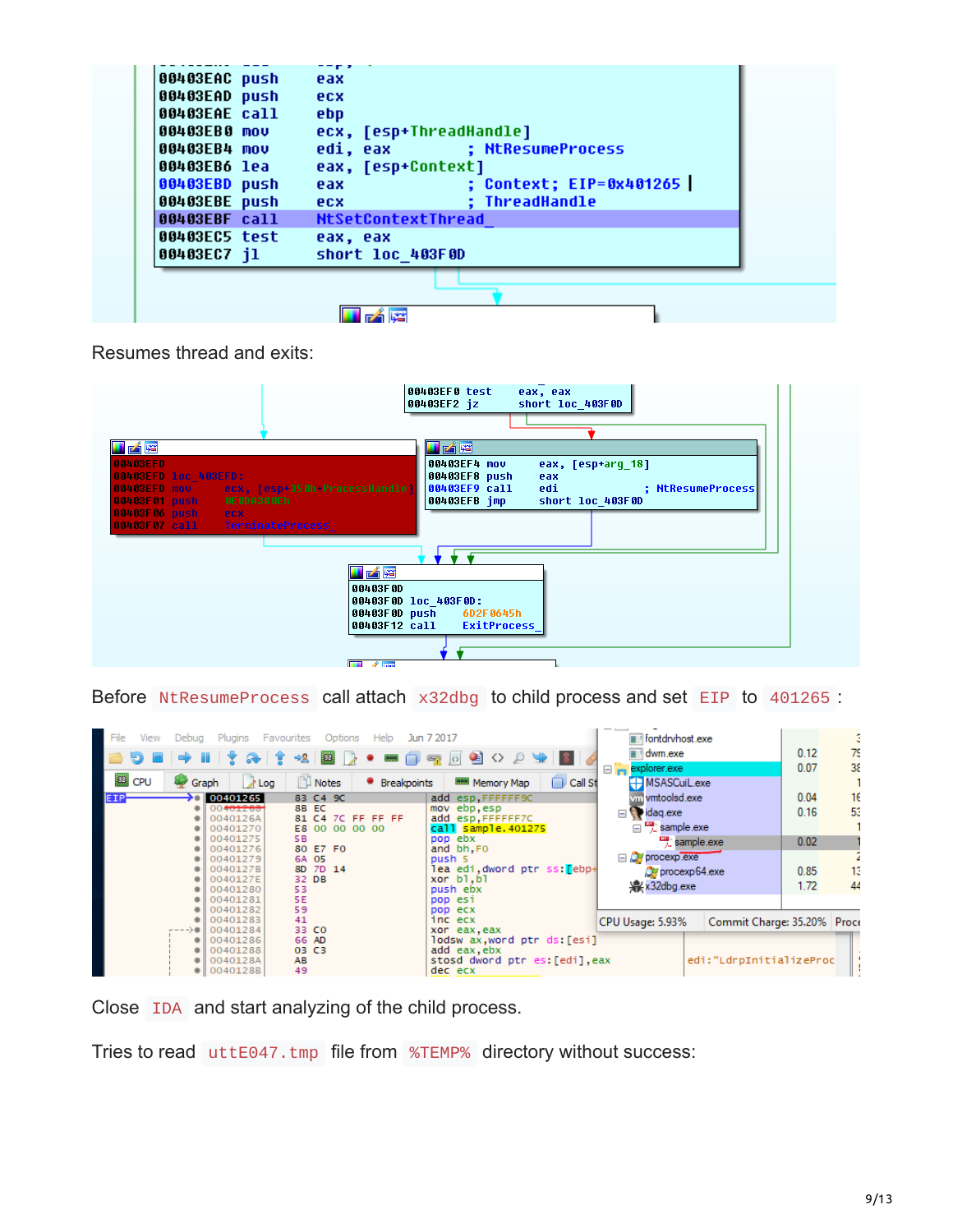|      | 401307<br>$\bullet$ 40130C                                                                                                       |                     | FF 55 20    |  | B9 00 00 00 00    |  | $mov$ $exc, 0$<br>call dword ptr ss: [ebp+20] |                        |        |                                                               |  |
|------|----------------------------------------------------------------------------------------------------------------------------------|---------------------|-------------|--|-------------------|--|-----------------------------------------------|------------------------|--------|---------------------------------------------------------------|--|
|      | 0 40130F<br>• 401310                                                                                                             |                     | 50<br>56    |  |                   |  | push eax<br>push esi                          |                        |        |                                                               |  |
|      | $\bullet$ 401311                                                                                                                 |                     |             |  | FF 93 5C 11 00 00 |  | call dword ptr ds: [ebx+115C]                 | [ebx+115C]:swprintf    |        | esi:L"C:\\Users\\JOHNDO~1\\AppData\\Local\\Temp\\uttE047.tmp" |  |
|      | $\bullet$ 401317                                                                                                                 |                     | 83 C4 18    |  |                   |  | add esp, 18                                   |                        |        |                                                               |  |
|      | $\bullet$ 40131A<br>$\bullet$ 40131C                                                                                             |                     | 33 CO<br>50 |  |                   |  | xor eax, eax<br>push eax                      |                        |        |                                                               |  |
|      | $\bullet$ 40131D                                                                                                                 |                     |             |  | 68 80 00 00 00    |  | push 80                                       |                        |        |                                                               |  |
|      | $\bullet$ 401322                                                                                                                 |                     | 6A 03       |  |                   |  | push 3                                        |                        |        |                                                               |  |
|      | 01401324<br> 401325                                                                                                              |                     | 50<br>6A 01 |  |                   |  | push eax<br>push 1                            |                        |        |                                                               |  |
|      | 0 401327                                                                                                                         |                     |             |  | 68 00 00 00 80    |  | push 80000000                                 | GENERIC_READ           |        |                                                               |  |
|      | 0 40132C<br> 40132D                                                                                                              |                     | 56          |  |                   |  | push esi<br>call dword ptr ds: [ebx+10EC]     | [ebx+10EC]:CreateFileW |        | esi:L"C:\\Users\\JOHNDO~1\\AppData\\Local\\Temp\\uttE047.tmp" |  |
|      | FF 93 EC 10 00 00<br>□<br>Process Monitor - Sysinternals: www.sysinternals.com<br>ile Edit Event Filter<br>Options Help<br>Tools |                     |             |  |                   |  |                                               |                        |        |                                                               |  |
|      | E<br>GHQIRI <del>V</del><br>$\Delta$ $\circledcirc$<br><b>A</b> 5<br>欧县公司工                                                       |                     |             |  |                   |  |                                               |                        |        |                                                               |  |
|      |                                                                                                                                  |                     |             |  |                   |  |                                               |                        |        |                                                               |  |
| Time |                                                                                                                                  | <b>Process Name</b> |             |  | PID Operation     |  | Path                                          |                        | Result | Detail                                                        |  |

Creates one and writes location of the executable:

|      | <b>WITH AND</b>                 | <b>UILU</b>                                                                                                                                                                                                                                                                                                                                         |                   |                        |                         |                   | <b>SHE CHAIL</b>                                  |                        |                |                                                               |   |
|------|---------------------------------|-----------------------------------------------------------------------------------------------------------------------------------------------------------------------------------------------------------------------------------------------------------------------------------------------------------------------------------------------------|-------------------|------------------------|-------------------------|-------------------|---------------------------------------------------|------------------------|----------------|---------------------------------------------------------------|---|
|      | 40138A                          | 50                                                                                                                                                                                                                                                                                                                                                  |                   |                        |                         | push eax          |                                                   |                        |                |                                                               |   |
|      | 40138B                          | 33 CO                                                                                                                                                                                                                                                                                                                                               |                   |                        |                         |                   | xor eax.eax                                       |                        |                |                                                               |   |
|      | 40138D                          | 50                                                                                                                                                                                                                                                                                                                                                  |                   |                        |                         | push eax          |                                                   |                        |                |                                                               |   |
|      | 40138E                          |                                                                                                                                                                                                                                                                                                                                                     | 68 80 00 00 00    |                        |                         | push 80           |                                                   |                        |                |                                                               |   |
|      | 401393                          | 6A 02                                                                                                                                                                                                                                                                                                                                               |                   |                        |                         | push <sub>2</sub> |                                                   |                        |                |                                                               |   |
|      | 401395                          | 50                                                                                                                                                                                                                                                                                                                                                  |                   |                        |                         | push eax          |                                                   |                        |                |                                                               |   |
|      | 401396                          | 6A 02                                                                                                                                                                                                                                                                                                                                               |                   |                        |                         | push <sub>2</sub> |                                                   |                        |                |                                                               |   |
|      | 401398                          |                                                                                                                                                                                                                                                                                                                                                     | 68 00 00 00 40    |                        |                         |                   | push 40000000                                     | <b>GENERIC_WRITE</b>   |                |                                                               |   |
|      | 40139D                          | 56                                                                                                                                                                                                                                                                                                                                                  |                   |                        |                         | push esi          |                                                   |                        |                | esi:L"C:\\Users\\JOHNDO~1\\AppData\\Local\\Temp\\uttE047.tmp" |   |
|      | 40139E                          |                                                                                                                                                                                                                                                                                                                                                     | FF 93 EC 10 00 00 |                        |                         |                   | call dword ptr ds [ebx+10EC]                      | [ebx+10EC]:CreateFileW |                |                                                               |   |
|      | 4013A4                          |                                                                                                                                                                                                                                                                                                                                                     | 83 F8 FF          |                        |                         |                   | cmp eax, FFFFFFFF                                 |                        |                |                                                               |   |
|      | $---@$ 4013A7                   | $~5$ 74 DO                                                                                                                                                                                                                                                                                                                                          |                   |                        |                         |                   | je sample.401379                                  |                        |                |                                                               |   |
|      | 4013A9                          |                                                                                                                                                                                                                                                                                                                                                     | 89 45 50          |                        |                         |                   | mov dword ptr ss: [ebp+50], eax                   |                        |                |                                                               |   |
|      | 4013AC                          | 58                                                                                                                                                                                                                                                                                                                                                  |                   |                        |                         | pop eax           |                                                   |                        |                |                                                               |   |
|      | 4013AD                          | 6A 00                                                                                                                                                                                                                                                                                                                                               |                   |                        |                         | push 0            |                                                   |                        |                |                                                               |   |
|      | 4013AF                          |                                                                                                                                                                                                                                                                                                                                                     | 8D 4D 44          |                        |                         |                   | lea ecx.dword ptr ss: [ebp+44]                    |                        |                |                                                               |   |
|      | 4013B2                          | 51                                                                                                                                                                                                                                                                                                                                                  |                   |                        |                         | push ecx          |                                                   |                        |                |                                                               |   |
|      | 4013B3                          | 50                                                                                                                                                                                                                                                                                                                                                  |                   |                        |                         | push eax          |                                                   |                        |                |                                                               |   |
|      | 401384                          | 57                                                                                                                                                                                                                                                                                                                                                  |                   |                        |                         | push edi          |                                                   |                        |                | edi:L"C:\\Users\\John Doe\\Desktop\\sample.exe"               |   |
|      | 4013B5                          |                                                                                                                                                                                                                                                                                                                                                     | FF 75 50          |                        |                         |                   | push dword ptr ss: ebp+501                        |                        |                |                                                               |   |
|      | 4013B8                          |                                                                                                                                                                                                                                                                                                                                                     | FF 93 1C 11 00 00 |                        |                         |                   | call dword ptr ds: [ebx+111C]                     | [ebx+111C]:WriteFile   |                |                                                               |   |
|      | $\rightarrow$ 401388            |                                                                                                                                                                                                                                                                                                                                                     | FF 75 50          |                        |                         |                   | push dword ptr<br>$\left  \cdot \right $ (ebp+50) |                        |                |                                                               |   |
|      | 0.4013C1                        |                                                                                                                                                                                                                                                                                                                                                     | FF 93 F8 10 00 00 |                        |                         |                   | call dword ntr de laby+10E81                      | Eeby+10E8];CloseHandle |                |                                                               |   |
|      |                                 |                                                                                                                                                                                                                                                                                                                                                     |                   |                        |                         |                   |                                                   |                        |                |                                                               |   |
|      |                                 | Process Monitor - Sysinternals: www.sysinternals.com                                                                                                                                                                                                                                                                                                |                   |                        |                         |                   |                                                   |                        |                |                                                               | П |
|      |                                 |                                                                                                                                                                                                                                                                                                                                                     |                   |                        |                         |                   |                                                   |                        |                |                                                               |   |
| File |                                 | Edit Event Filter Tools Options Help                                                                                                                                                                                                                                                                                                                |                   |                        |                         |                   |                                                   |                        |                |                                                               |   |
|      |                                 | $\begin{picture}(130,10) \put(0,0){\line(1,0){10}} \put(15,0){\line(1,0){10}} \put(15,0){\line(1,0){10}} \put(15,0){\line(1,0){10}} \put(15,0){\line(1,0){10}} \put(15,0){\line(1,0){10}} \put(15,0){\line(1,0){10}} \put(15,0){\line(1,0){10}} \put(15,0){\line(1,0){10}} \put(15,0){\line(1,0){10}} \put(15,0){\line(1,0){10}} \put(15,0){\line($ |                   | $\Delta$ $\circledast$ | $\boxed{2}$             | $M_{\odot}$       | 欧县公司工                                             |                        |                |                                                               |   |
|      | Time                            | <b>Process Name</b>                                                                                                                                                                                                                                                                                                                                 |                   | PID.                   | Operation               |                   | Path                                              |                        | Result         | Detail                                                        |   |
|      | 12:21: <sup>14</sup> sample exe |                                                                                                                                                                                                                                                                                                                                                     |                   |                        | 5540 <b>ACreateFile</b> |                   | C:\Users\John Doe\AppData\Local\Temp\uttE047.tmp  |                        | <b>SUCCESS</b> | Desired Access: Generic Write                                 |   |
|      |                                 |                                                                                                                                                                                                                                                                                                                                                     |                   |                        |                         |                   |                                                   |                        |                |                                                               |   |
|      | 12:21: <sup>17</sup> sample exe |                                                                                                                                                                                                                                                                                                                                                     |                   |                        | 5540 <b>M</b> WriteFile |                   | C:\Users\John Doe\AppData\Local\Temp\uttE047.tmp  |                        | <b>SUCCESS</b> | Offset: 0, Length: 74, Priority: N                            |   |
|      |                                 |                                                                                                                                                                                                                                                                                                                                                     |                   |                        |                         |                   |                                                   |                        |                |                                                               |   |
|      |                                 |                                                                                                                                                                                                                                                                                                                                                     |                   |                        |                         |                   |                                                   |                        |                |                                                               |   |

#### Inside of uttE047.tmp file:

| ā         | Time                          | <b>Process Name</b>                  |  | PID Operation           | Path                                                                    | Result         | Detail                             |     |        |
|-----------|-------------------------------|--------------------------------------|--|-------------------------|-------------------------------------------------------------------------|----------------|------------------------------------|-----|--------|
|           | 12:21                         | sample exe                           |  | 5540 <b>ACreateFile</b> | C:\Users\John Doe\AppData\Local\Temp\uttE047.tmp                        | <b>SUCCESS</b> | Desired Access: Generic Write      |     |        |
|           |                               | $12:21$ $\frac{12}{2}$ sample exe    |  | 5540 Million Write File | C:\Users\John Doe\AppData\Local\Temp\uttE047.tmp                        | <b>SUCCESS</b> | Offset: 0, Length: 74, Priority: N |     |        |
|           |                               | 12:22: <sup>12</sup> sample exe      |  | 5540 <b>ACloseFile</b>  | C:\Users\John Doe\AppData\Local\Temp\uttE047.tmp                        | <b>SUCCESS</b> |                                    |     |        |
|           |                               |                                      |  |                         |                                                                         |                |                                    |     |        |
|           |                               | $\overline{\bullet}$ Temp            |  |                         |                                                                         |                |                                    |     |        |
|           | <b>File</b>                   | Share<br>Home                        |  | View                    |                                                                         |                |                                    |     |        |
|           |                               | $\rightarrow$                        |  |                         | > This PC > Local Disk (C:) > Users > John Doe > AppData > Local > Temp |                |                                    | √ ⊙ | Search |
|           |                               | <b>A</b> Quick access                |  | Name                    | Date modified                                                           | Type           | Size                               |     |        |
|           |                               | Desktop                              |  | uttE047.tmp             | 7/10/2017 12:21 AM                                                      | TMP File       | 1 <sub>KB</sub>                    |     |        |
|           | uttE047.tmp - Notepad         |                                      |  |                         |                                                                         |                |                                    |     |        |
| Pr<br>bil | File<br>Edit Format View Help |                                      |  |                         |                                                                         |                |                                    |     |        |
|           |                               | C:\Users\John Doe\Desktop\sample.exe |  |                         |                                                                         |                |                                    |     |        |

Copies executale to %TEMP% directory as utilview.exe :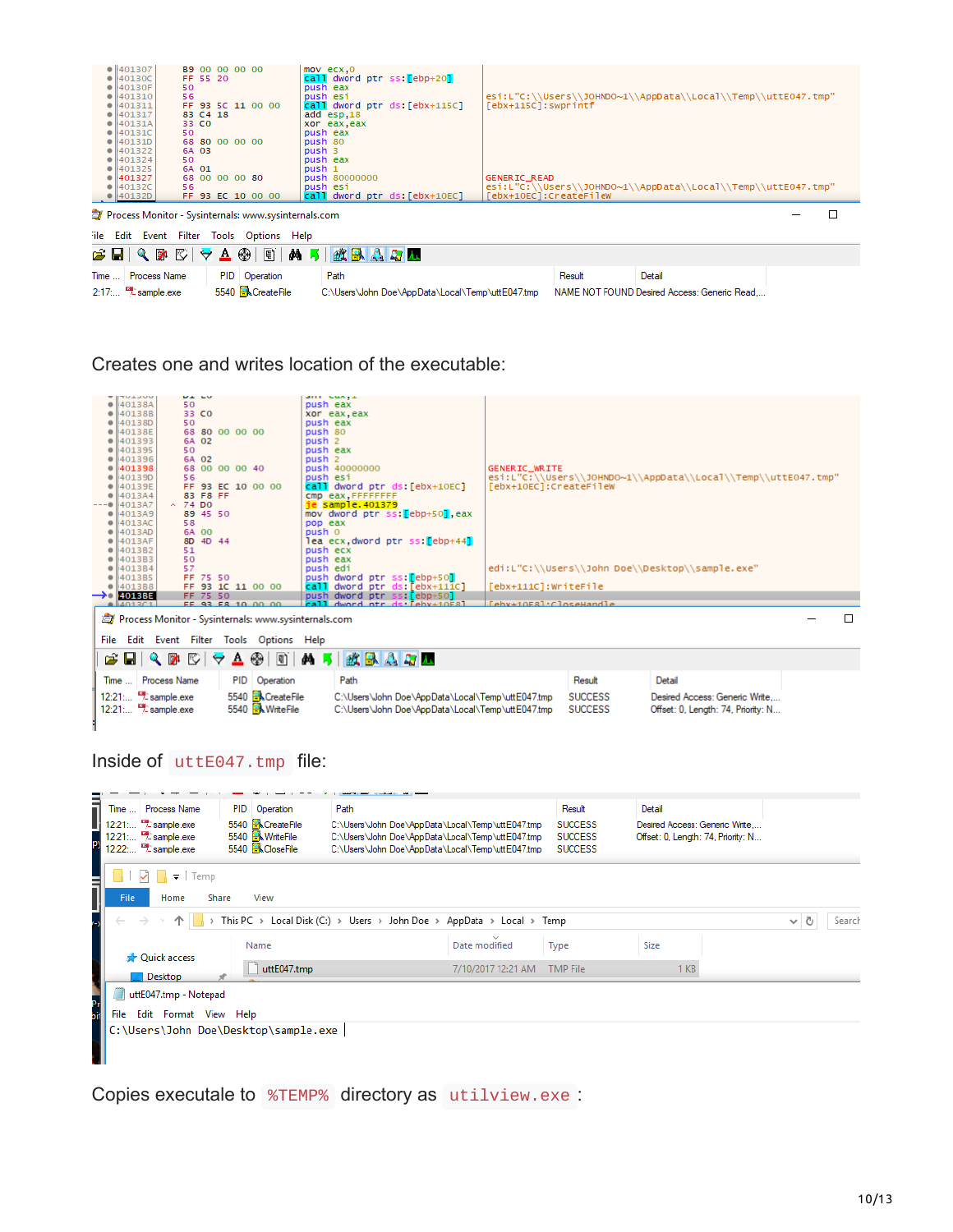| $\bullet$ 401437<br>$\bullet$ 401439<br>40143A<br>40143F<br>401441<br>401442<br>401444<br>401449<br>40144C<br>401452                                                                                                              | <b>8B F8</b><br>57<br>6A 02<br>57<br>6A 02<br>85 CO | FF 75 54 | 68 80 00 00 00<br>68 00 00 00 40<br>FF 93 EC 10 00 00                                                                         | mov edi, eax<br>push edi<br>push 80<br>push <sub>2</sub><br>push edi<br>push <sub>2</sub><br>push 40000000<br>call dword ptr<br>test eax, eax | push dword ptr ss: [ebp+54]                                                                                                                                                                                                                                                                 | <b>is: [ebx+10EC]</b> | [ebx+10EC]:CreateFileW                                                                                   | 'ebp+54]:L"C:\\Users\\JOHNDO~1\\AppData\\Local\\Temp\\utilview.exe"                                                                                                          |   |          |
|-----------------------------------------------------------------------------------------------------------------------------------------------------------------------------------------------------------------------------------|-----------------------------------------------------|----------|-------------------------------------------------------------------------------------------------------------------------------|-----------------------------------------------------------------------------------------------------------------------------------------------|---------------------------------------------------------------------------------------------------------------------------------------------------------------------------------------------------------------------------------------------------------------------------------------------|-----------------------|----------------------------------------------------------------------------------------------------------|------------------------------------------------------------------------------------------------------------------------------------------------------------------------------|---|----------|
| <b>Process Monitor - Sysinternals: www.sysinternals.com</b>                                                                                                                                                                       |                                                     |          |                                                                                                                               |                                                                                                                                               |                                                                                                                                                                                                                                                                                             |                       |                                                                                                          |                                                                                                                                                                              | П | $\times$ |
| File                                                                                                                                                                                                                              |                                                     |          | Edit Event Filter Tools Options Help                                                                                          |                                                                                                                                               |                                                                                                                                                                                                                                                                                             |                       |                                                                                                          |                                                                                                                                                                              |   |          |
| $\begin{array}{c} \mathbb{R} & \mathbb{R} \\ \mathbb{R} & \mathbb{R} \end{array}$<br>10 D<br>芦                                                                                                                                    |                                                     | ₩        | ▲ ④<br>E                                                                                                                      | $\frac{1}{2}$                                                                                                                                 | 欧区公司工                                                                                                                                                                                                                                                                                       |                       |                                                                                                          |                                                                                                                                                                              |   |          |
| Process Name<br><b>Time</b>                                                                                                                                                                                                       |                                                     |          | PID Operation                                                                                                                 | Path                                                                                                                                          |                                                                                                                                                                                                                                                                                             |                       | Result                                                                                                   | Detail                                                                                                                                                                       |   |          |
| $12:24$ $\frac{12}{2}$ sample exe<br>12:24: <sup>Lat</sup> sample exe<br>$12:24$ $\frac{12}{2}$ sample exe<br>12:25: <sup>12</sup> / <sub>-</sub> sample.exe<br>12:25: <sup>Et</sup> sample exe<br>12:25 <sup>13</sup> sample exe |                                                     |          | 5540 <b>ACreateFile</b><br>5540 <b>R</b> ReadFile<br>5540 <b>ACreateFile</b><br>5540 Milk WriteFile<br>5540 <b>KCloseFile</b> |                                                                                                                                               | C:\Users\John Doe\Desktop\sample.exe<br>5540 R&QueryStandardIC:\Users\John Doe\Desktop\sample.exe<br>C:\Users\John Doe\Desktop\sample.exe<br>C:\Users\John Doe\AppData\Local\Temp\utilview.exe<br>C:\Users\John Doe\AppData\Local\Temp\utilview.exe<br>C:\Users\John Doe\Desktop\sample.exe |                       | <b>SUCCESS</b><br><b>SUCCESS</b><br><b>SUCCESS</b><br><b>SUCCESS</b><br><b>SUCCESS</b><br><b>SUCCESS</b> | Desired Access: Generic Read<br>AllocationSize: 28.672. EndOfFi<br>Offset: 0, Length: 28,160, Priorit<br>Desired Access: Generic Write<br>Offset: 0, Length: 28,160, Priorit |   |          |
| and creates as new process:                                                                                                                                                                                                       |                                                     |          |                                                                                                                               |                                                                                                                                               |                                                                                                                                                                                                                                                                                             |                       |                                                                                                          |                                                                                                                                                                              |   |          |
| $\bullet$ 401480<br>• 4014B3<br>$\bullet$ 401484<br>• 4014B5<br>4014B6<br>$\bullet$ 401487                                                                                                                                        | FF 75 58<br>51<br>51<br>50<br>51<br>50              |          |                                                                                                                               | push ecx<br>push ecx<br>push eax<br>push ecx<br>push eax                                                                                      | push dword ptr ss: [ebp+58]                                                                                                                                                                                                                                                                 |                       |                                                                                                          | [ebp+58]:L"C:\\Users\\JOHNDO~1\\AppData\\Local\\Temp\\"                                                                                                                      |   |          |

| $\bullet$ 14014B/<br>50.<br> 4014B8<br>FF 75 54                                   | bush eax<br>[ebp+54]:L"C:\\Users\\JOHNDO~1\\AppData\\Local\\Temp\\utilview.exe"<br>push dword ptr ss: [ebp+54] |                                                                                 |        |                               |  |  |  |
|-----------------------------------------------------------------------------------|----------------------------------------------------------------------------------------------------------------|---------------------------------------------------------------------------------|--------|-------------------------------|--|--|--|
| 4014B<br>51                                                                       |                                                                                                                |                                                                                 |        |                               |  |  |  |
| FF 93 F0 10 00 00<br>$\bullet$ 4014BC                                             | push ecx<br>call dword ptr ds: [ebx+10F0]                                                                      | [ebx+10F0]:CreateProcessW                                                       |        |                               |  |  |  |
| н.<br>4014C2<br>∽⊢E9.<br>88<br>0 4014C7<br>50<br>$\bullet$ 4014CA                 | Process Monitor - Sysinternals: www.sysinternals.com                                                           |                                                                                 |        |                               |  |  |  |
| FF.<br>$\bullet$ 4014CB<br>File<br>6A<br> 4014D1                                  | Edit Event Filter Tools Options Help                                                                           |                                                                                 |        |                               |  |  |  |
| 4014D3 <br>SE.<br> 4014D4 <br>FF.<br> 4014D9                                      | <b>CHQPDVA@EA5&amp;BAD</b>                                                                                     |                                                                                 |        |                               |  |  |  |
| Time<br><b>Process Name</b><br>FF.<br> 4014DC                                     | PID   Operation                                                                                                | Path                                                                            | Result | Detail                        |  |  |  |
| ٠<br>$\overline{\phantom{a}}$<br>$12:28$ $\frac{12}{2}$ sample exe<br>np is taken |                                                                                                                | 5540 & Process Create C:\Users\JOHNDO~1\AppData\Local\Temp\utilview.exe SUCCESS |        | PID: 2260, Command line: C:\U |  |  |  |
| nple.00401840<br>$ext: 004014C2$ sample.ex                                        |                                                                                                                |                                                                                 |        |                               |  |  |  |

This process is exactly same as the first process, creates a new process and injects decoded and decompressed code.

Let's reverse last part (injected code) a little bit higher level.

Now we are here: sample.exe -> sample.exe -> utilview.exe -> **utilview.exe**

The injected code is also same as before it checks  $utte047.tmp$  file, but this time there is uttE047.tmp in %TEMP% directory and malware goes a different direction, reads the content of uttE047.tmp, which is the location of the executable and removes that executable: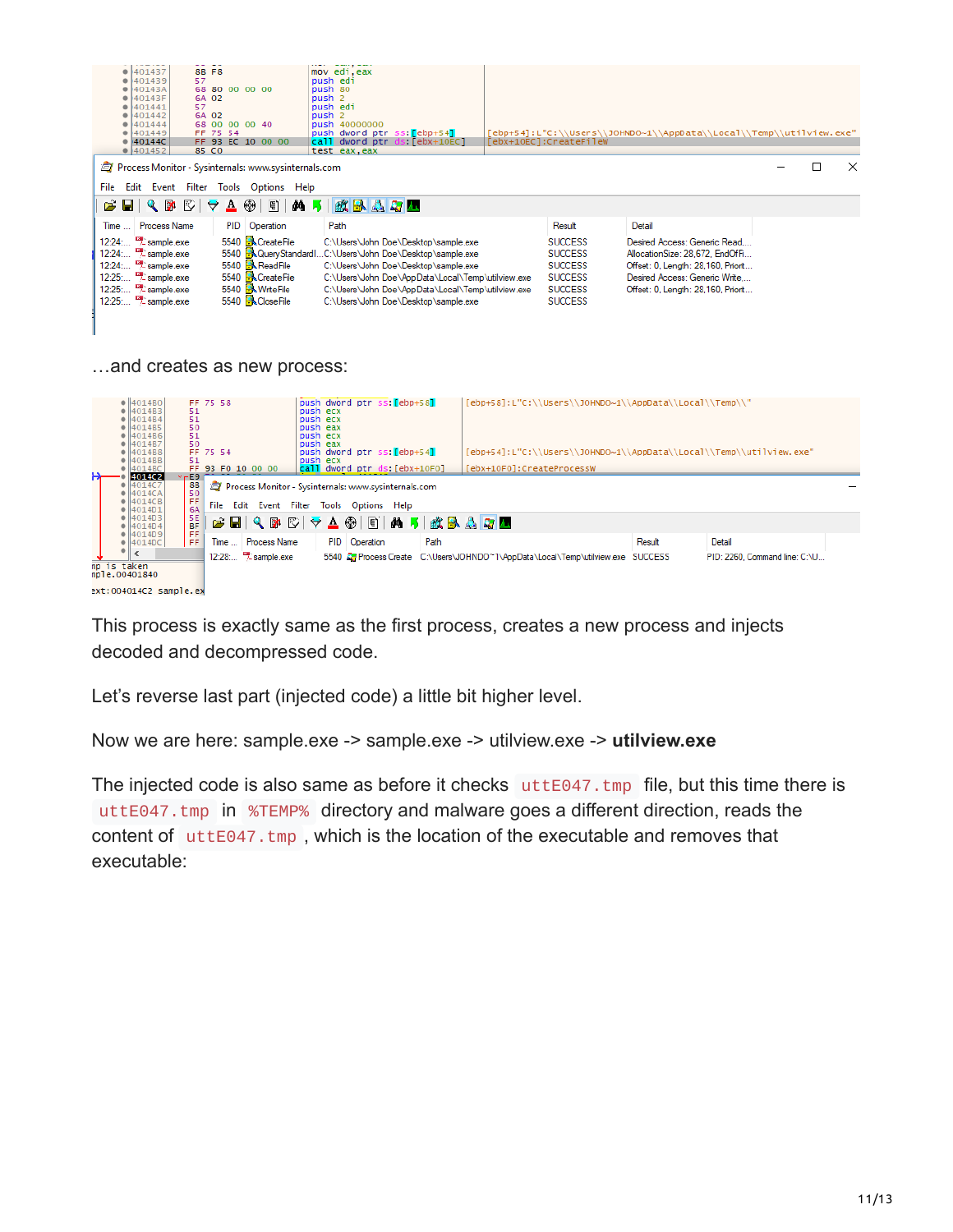|                     | 004014D1<br>6A 20<br>5E<br>004014D3<br><b>BF</b><br>004014D4<br>E8 03 00 00<br>FF.<br>004014D9<br>75 00<br>93 F4 10 00 00<br>004014DC<br>FF.<br>004014E2<br>85 CO<br>mm.                                                                              | push <sub>20</sub><br>pop esi<br>mov edi, 3E8<br>push dword ptr ss: ebpl<br>dword ptr ds: [ebx+10F4]<br>call.<br>test eax.eax                                                                                        | ebx+10F4]:DeleteFileW                                                | [ebp]:L"C:\\Users\\John Doe\\Desktop\\sample.exe"                                                                         |
|---------------------|-------------------------------------------------------------------------------------------------------------------------------------------------------------------------------------------------------------------------------------------------------|----------------------------------------------------------------------------------------------------------------------------------------------------------------------------------------------------------------------|----------------------------------------------------------------------|---------------------------------------------------------------------------------------------------------------------------|
| ۰                   | $\frac{004}{004}$<br>Process Monitor - Sysinternals: www.sysinternals.com<br>$\frac{00}{00}$<br>File<br>Edit Event<br>Filter<br>Tools<br>00 <sub>1</sub>                                                                                              | Options<br>Help                                                                                                                                                                                                      |                                                                      | $\times$                                                                                                                  |
| $---0$<br>۰         | c Hi<br><b>M</b><br>♡<br>❀<br><b>A</b><br>₩<br>Δ<br>00 <sub>4</sub><br>004<br><b>PID</b><br>Time<br>Process Na<br>Operation<br>004<br><b>Watilview</b> exe<br>4920 . CreateFile<br>12:38<br>004                                                       | 改良人身人<br>$\Xi$<br>đА<br>Path<br>C:\Users\John Doe\AppData\Local\Temp\uttE047.tmp                                                                                                                                     | Result<br><b>SUCCESS</b>                                             | Detail<br>Desired Access: Generic Read, Disp                                                                              |
|                     | 004<br>12:38: Fatilview.exe<br>00 <sub>1</sub><br>12:38: BL utilview.exe<br>4920 <b>R</b> ReadFile<br>004<br>4920 <b>ACloseFile</b><br>12:39: <sup>[4]</sup> utilview.exe<br>004<br>004<br>12:42 <sup>B</sup> utilview.exe<br>4920 <b>ACreateFile</b> | 4920 AQueryStandardIC:\Users\John Doe\AppData\Local\Temp\uttE047.tmp<br>C:\Users\John Doe\AppData\Local\Temp\uttE047.tmp<br>C:\Users\John Doe\AppData\Local\Temp\uttE047.tmp<br>C:\Users\John Doe\Desktop\sample.exe | <b>SUCCESS</b><br><b>SUCCESS</b><br><b>SUCCESS</b><br><b>SUCCESS</b> | Allocation Size: 80, EndOfFile: 74, Nu<br>Offset: 0, Length: 74, Priority: Normal<br>Desired Access: Read Attributes, Del |
| ۰                   | 00 <sub>1</sub><br>12:42 <sup>B</sup> utilview.exe<br>004<br>12:42: <sup>12</sup> utilview.exe<br>004<br>$\frac{004}{004}$<br>12:42: BL utilview.exe<br>4920 <b>ACloseFile</b>                                                                        | 4920 AQueryAttributeTC:\Users\John Doe\Desktop\sample.exe<br>4920 A.SetDisposition1 C:\Users\John Doe\Desktop\sample.exe<br>C:\Users\John Doe\Desktop\sample.exe                                                     | <b>SUCCESS</b><br><b>SUCCESS</b><br><b>SUCCESS</b>                   | Attributes: A, ReparseTag: 0x0<br>Delete: True                                                                            |
| ۰<br>$\bullet$<br>۰ | 004<br>004<br>00 <sub>4</sub><br>00 <sub>4</sub>                                                                                                                                                                                                      |                                                                                                                                                                                                                      |                                                                      |                                                                                                                           |

After this it gets IP of the victim using checkip.dyndns.com :

|       | call dword ptr ss: [ebp+24]<br>mov cl.ah<br>call dword ptr ss: [ebp+20]<br>push eax<br>push dword ptr ss: ebp+3C] | eax:L"checkip.dyndns.org"    |
|-------|-------------------------------------------------------------------------------------------------------------------|------------------------------|
| D 00  | call dword ptr ds [ebx+1144]                                                                                      | [ebx+1144]: InternetConnectW |
| F FF. | pop ecx<br>test eax, eax<br>loope utilview.4015DC<br>mov dword ptr ss: [ebp+10], eax<br>je utilview. 40153A       | eax:L"checkip.dyndns.org"    |
|       | xchq eax, edi<br>push 3<br>pop ecx                                                                                | eax:L"checkip.dyndns.org"    |

Also, there is a typo in user-agent string:

| mov esi, eax                    | eax: $L''$ Mazilla/5.0"   |
|---------------------------------|---------------------------|
| push esi<br>push eax            | $eax: L''$ Mazilla/5.0"   |
| push esi                        |                           |
| push 0                          |                           |
| push 6                          |                           |
| pop ecx                         |                           |
| call dword ptr ss: [ebp+20]     |                           |
| push eax                        | $eax: L''$ Mazilla/5.0"   |
| call dword ptr ds: [ebx+1140]   | [ebx+1140]: InternetOpenW |
| test eax.eax                    | eax:L"Mazilla/5.0"        |
| $ie$ utilview. $4014F3$         |                           |
| mov dword ptr ss: [ebp+3C], eax |                           |
| push 3                          |                           |
| <b><i><u>BOB BEM</u></i></b>    |                           |

and parses IP from returned file:

| 65 | test eax, eax<br>jne utilview. 4016AF<br>mov esi dword ptr ss: [ebp]<br>mov eax, dword ptr ds: [esi]<br>inc eax<br>inc eax<br>inc esi<br>cmp eax, 65726466                                             | [ebp]:" <html><head><title>Current_IP_Check</title></head><br/><br/><br/>curr<br/>esi:"le&gt;Current IP Check<body>Current IP Address: 10<br/>esi:"le&gt;Current IP Check<body>Current IP Address: 10</body></body></html>                                                                                                                           |  |
|----|--------------------------------------------------------------------------------------------------------------------------------------------------------------------------------------------------------|------------------------------------------------------------------------------------------------------------------------------------------------------------------------------------------------------------------------------------------------------------------------------------------------------------------------------------------------------|--|
|    | loopne utilview.4016E7                                                                                                                                                                                 |                                                                                                                                                                                                                                                                                                                                                      |  |
| 20 | inc eax<br>inc eax<br>icxz utilview.4016AF<br>inc esi<br>inc esi<br>inc esi<br>lodsd eax, dword ptr ds: [esi]<br>sub eax.203A7373<br>ine utilview.4016AF<br>lodsb al byte ptr ds: [esi]<br>$cmp$ al.2E | esi:"le>Current IP Check <body>Current IP Address: 10<br/>esi:"le&gt;Current IP Check<body>Current IP Address: 10<br/>esi:"le&gt;Current IP Check<body>Current IP Address: 14<br/>esi:"le&gt;Current IP Check<body>Current IP Address: 14<br/>esi:"le&gt;Current IP Check<body>Current IP Address: 10<br/>2E: '.'</body></body></body></body></body> |  |